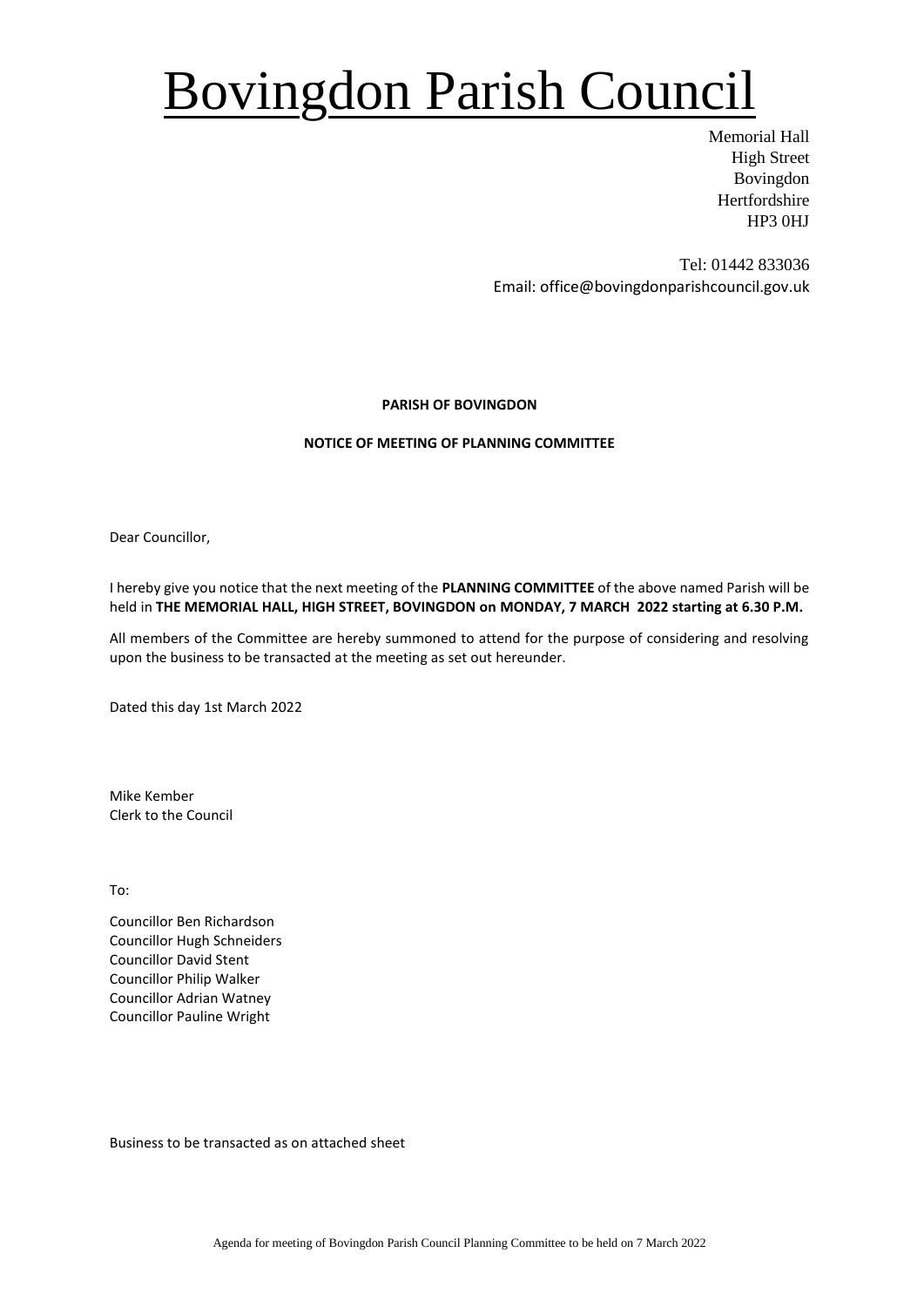# Bovingdon Parish Council

Memorial Hall High Street Bovingdon Hertfordshire HP3 0HJ

Tel: 01442 833036 Email: office@bovingdonparishcouncil.gov.uk

### **TO ALL MEMBERS OF THE PLANNING COMMITTEE**

You are hereby summoned to the Meeting of the Planning Committee to be held in The Memorial Hall, High Street, Bovingdon on Monday, 7 March 2022 starting at 6.30 p.m. to transact the business set out in the attached agenda:

#### **AGENDA**

- 1. Apologies for Absence
- 2. Declaration of Interests linked to any of the items
- 3. Minutes of the Planning Committee meeting held on 21 February 2022
- 4. Matters arising from the Minutes of the Planning Committee meeting held on 21 February 2022
- 5. To consider the Parish Council's response to the following Planning Applications:
	- 5.1 22/00374/FHA Felden Wood, Longcroft Lane Extension to garage
- 6. To note the outcome of planning applications considered by Dacorum Borough Council:
	- 6.1 21/04650/FHA 16 Hunters Close A first floor extension over an existing rear building GRANTED (BPC No Comment)
	- 6.2 22/00073/DRC Buildings At Maple Farm, Shantock Lane Details required by Condition 4 (hard and soft landscaping), Condition 9 (Tree Protection), and Condition 10 (Biodiversity) attached to Planning permission 21/00054/FUL - Conversion of building 1 to form a single dwelling, conversion of building 2 to form a terrace of 4 dwellings, demolition of other buildings, laying out of car parking and access, installation of services including package treatment works, provision of new landscape planting – GRANTED (BPC No Comment)
	- 6.3 21/04622/FUL Bovingdon Brickworks Ltd, Leyhill Road Replacement of crushed brick surfacing with new Bitumen Road Planings – GRANTED (BPC No Comment)
	- 6.4 22/00157/FHA 50 Hyde Meadows Proposed ground floor extension, floor plan redesign and all associated works – GRANTED (BPC No Objection)
- 7. To note dates for Appeals / Forthcoming Inquiries / Forthcoming Hearings all previously reported to the Planning Committee:
	- 7.1 Appeals Lodged:
		- None
	- 7.2 Appeals Dismissed:
		- 7.2.1 APP/A1910/W/21/3271898 Lot B2A Upper Bourne End Lane 20/02945/ROC variation of condition 2 (approved plans) attached to planning permission 4/02935/17/FUL (AP/A1910/W/18/3219155) (Construction of two polytunnels and barn for agricultural purposes)
	- 7.3 Appeals Allowed:
		- 7.3.1 APP/A1910/D/21/3280282 18 Dinmore 21/01354/RET Retention of variation to dormer size and fenestration (following approved scheme, Ref: 4/01562/19/FHA)